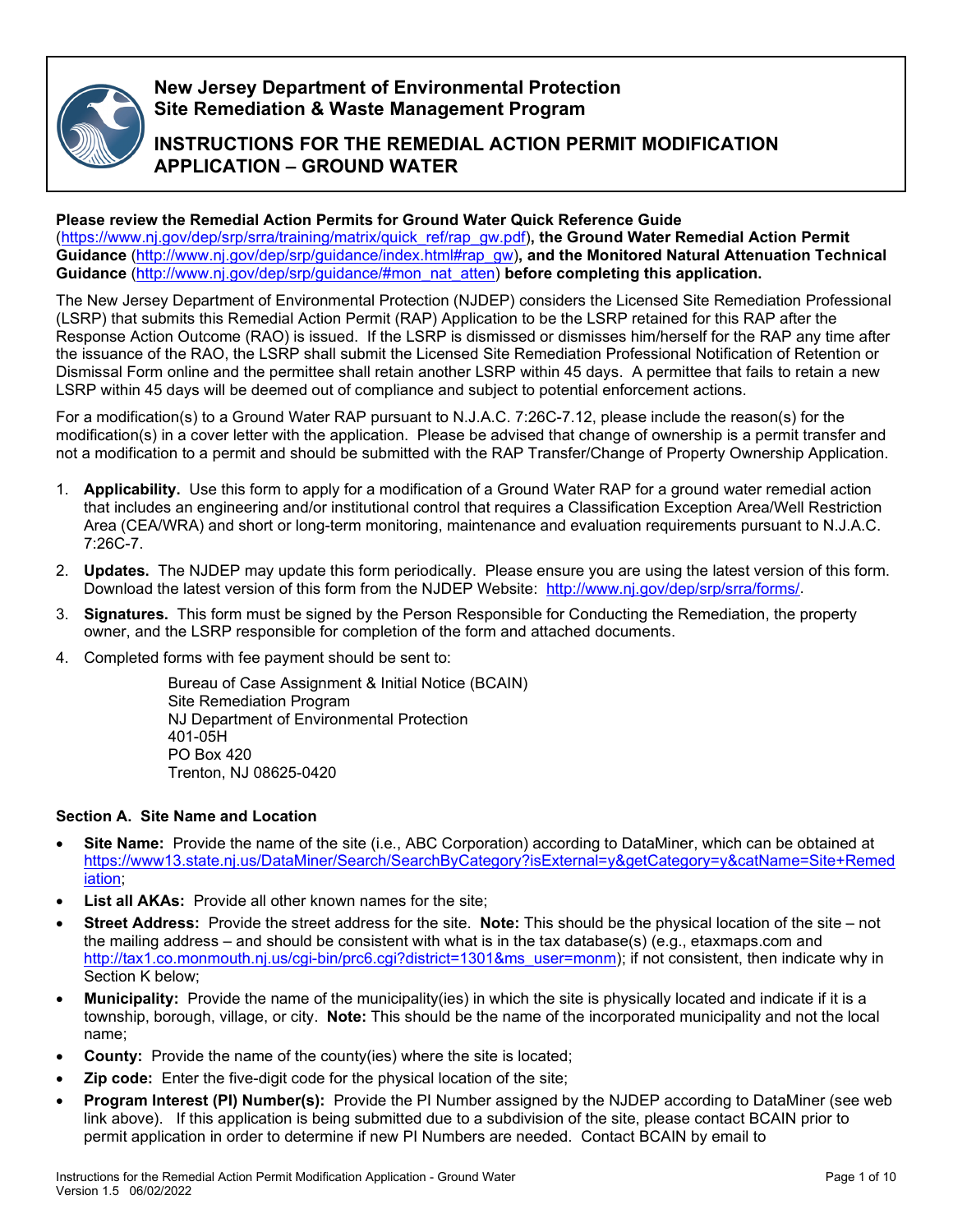[SRWM\\_NJEMS@dep.nj.gov](mailto:SRWM_NJEMS@dep.nj.gov) and include the following information along with your request: the subdivided lots, tax maps (current and new), owners of each lot, and the newly designated addresses for the subdivided lots;

- **Case Tracking Numbers:** Provide all NJDEP generated site identification numbers (Hotline incident numbers, UST Notice of Intent to Close numbers, ISRA numbers, etc.). Include the most recent Ground Water RAP Number obtained;
- **Municipal Block(s) and Lot(s):** Provide the municipal block(s) and lot(s) numbers for the site/property (not just the municipal block(s) and lot(s) numbers of the CEA); this should be consistent with what is in the tax database(s) (e.g., etaxmaps.com and [http://tax1.co.monmouth.nj.us/cgi-bin/prc6.cgi?district=1301&ms\\_user=monm\)](http://tax1.co.monmouth.nj.us/cgi-bin/prc6.cgi?district=1301&ms_user=monm); if not consistent, then indicate why in Section K below and provide additional documentation as necessary;
- **Federal Case:** Indicate if the site is a federal case. If "Yes," indicate the case type; check all that apply. Please note that the following Federal Facility case types are ineligible to proceed without the NJDEP's pre-approval: US Department of Energy sites, US Department of Defense sites, Comprehensive Environmental Response, Compensation, and Liability Act (CERCLA) sites (commonly known as NPL/Superfund sites), and Resource Conservation and Recovery Act (RCRA) Government Priority Remedial Action (GPRA) Sites listed at [http://www.epa.gov/epawaste/hazard/correctiveaction/pdfs/2020scc.pdf.](http://www.epa.gov/epawaste/hazard/correctiveaction/pdfs/2020scc.pdf) Additional information regarding the Site Remediation Reform Act (SRRA) implementation process for RCRA, CERCLA and Federal Facility Sites can be found at: [http://www.nj.gov/dep/srp/srra/training/matrix/quick\\_ref/rcra\\_cercla\\_fed\\_facility\\_sites.pdf.](http://www.nj.gov/dep/srp/srra/training/matrix/quick_ref/rcra_cercla_fed_facility_sites.pdf)

If you have any questions, please contact the Bureau of Case Management at 609-633-1455.

### **Section B. Ground Water Remedial Action Modification Permit Application**

**Note:** This Ground Water RAP Modification Application may not be processed until all RAP annual fees, including any past due fees, have been paid in full, and all previously required RAP Transfer/Change of Property Ownership Applications have been submitted.

- 1. Indicate the reason(s) for the submittal of this Ground Water RAP Modification Application by checking off the following selections:
	- **Change in the Classification Exception Area (CEA) for the site (Complete All Sections below except Section H)**
	- **Change in the Ground Water Monitoring Plan for the site (Complete All Sections below except Section H)**
	- **Change from Active Remedy to Monitored Natural Attenuation (MNA) (pay the MNA Modification fee) or MNA to an Active Remedy (pay the Active System Modification fee)**
	- **Change in the Vapor Intrusion Long-Term Monitoring Plan for the site (Complete All Sections below except Section H)**
	- **Change in the Operation, Maintenance, and Monitoring (OMM) Plan for the vapor intrusion engineering control(s)/mitigation system(s) that are currently in place (Complete All Sections below)**
	- **Change in the OMM Plan for the Point of Entry Treatment (POET) water system(s) that are currently in place (Complete All Sections below)**
	- **Permittee address change (Complete Sections C, D, E, F, L, M, and N below)**
	- **Adding an Additional Person Responsible for Conducting Remediation to the Ground Water RAP (Complete Sections C, D, E, F, H, L, M, N, and Addendum A below)**
	- **Subdivision of an existing Ground Water RAP (Complete Sections C, D, E, F, H, I, J, L, M, and N below)**
	- **Other:** *(provide reason)*
- 2. You must include the appropriate application fee that is indicated on the form and can also be found in the Fee Guidance Document [\(https://www.nj.gov/dep/srp/guidance/fees/\)](https://www.nj.gov/dep/srp/guidance/fees/). Note that the document must be postmarked by June 30 of each fiscal year to apply that year's fee. Documents submitted on or after July 1 of each fiscal year will be required to apply that year's fee. Checks shall be made payable to "Treasurer State of New Jersey." Include your PI Number on your check.

### **Section C. Fee Billing Contact Person**

Complete this section for the fee billing contact person. The Annual Permit Fee Invoice will be mailed to this person.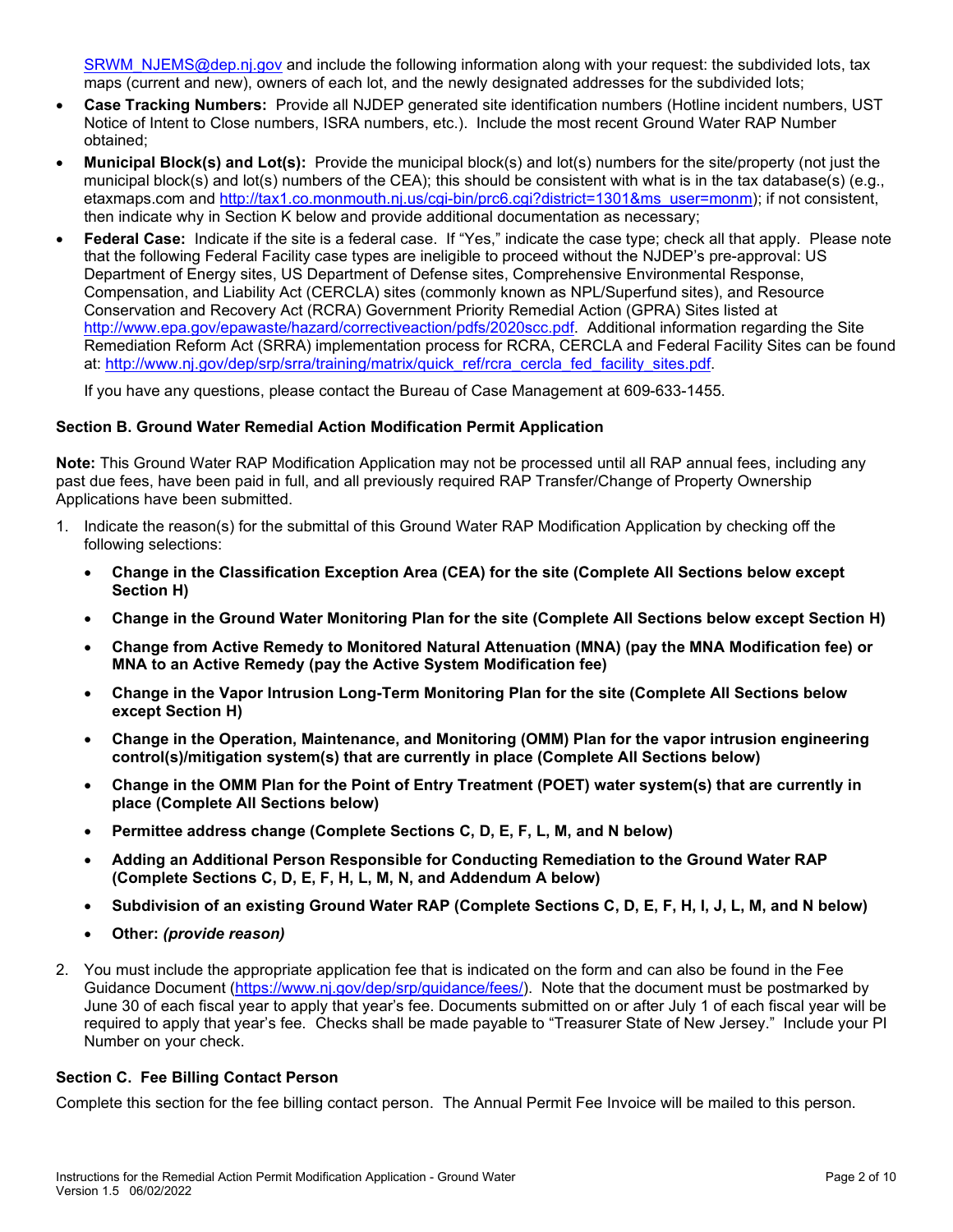### **Section D. Person Responsible for Conducting the Remediation – Co-Permittee.**

Complete this section for the Person Responsible for Conducting the Remediation (PRCR). A person's name must be submitted as the contact person, not a title. **All contact information provided in this section should be for the PRCR, not the agent/person with power of attorney to complete/sign this application on behalf of the PRCR. "Care of" (C/O) is not acceptable unless it is for a special circumstance (e.g., condo association, person requiring special assistance); if this is the case, then explain why in Section K below and provide additional documentation as necessary.** If there is more than one person, complete Addendum A for the additional person(s).

**Note:** The "Person Responsible for Conducting the Remediation" that is currently identified on a permit can only be changed/modified if the responsible entity no longer exists and appropriate documentation is submitted. If a PRCR cannot be found, then document a good faith effort to locate the PRCR who received the NFA letter or RAO; this includes but is not limited to, the use of certified letters, business databases, phone logs, and internet searches. If the PRCR who received the NFA letter or RAO no longer exists, provide appropriate documentation; this includes but is not limited to, bankruptcy court filings (e.g., Notices of Discharge, approved Chapter 11 plans, etc.), and business database printouts. If it is documented that the PRCR is not a viable entity, then the Department will not include that entity as permittee on the Ground Water RAP.

Check the box if this entity will be the "Primary Contact for Permit Compliance" (i.e., will be sampling monitoring wells, submitting Ground Water Remedial Action Protectiveness/Biennial Certification Forms, submitting Ground Water RAP Applications). This box should not be checked off in both Section D and Section E.

### **Section E. Current Owner of the Site – Co-Permittee.**

Complete this section for the current owner of the site; this should be consistent with what is in the tax database(s) (e.g., etaxmaps.com and [http://tax1.co.monmouth.nj.us/cgi-bin/prc6.cgi?district=1301&ms\\_user=monm\)](http://tax1.co.monmouth.nj.us/cgi-bin/prc6.cgi?district=1301&ms_user=monm); if not consistent, then indicate why in Section K. A person's name must be submitted as the contact person, not a title. **All contact information provided in this section should be for the current owner, not the agent/person with power of attorney to sign this application on behalf of the current owner. "Care of" (C/O) is not acceptable unless it is for a special circumstance (e.g., condo association, person requiring special assistance); if this is the case, then explain why in Section K below and provide additional documentation as necessary.** If there is more than one person, complete Addendum A for the additional person(s).

Check the box if this entity will be the "Primary Contact for Permit Compliance" (i.e., will be sampling monitoring wells, submitting Ground Water Remedial Action Protectiveness/Biennial Certification Forms, submitting Ground Water RAP Applications). This box should not be checked off in both Section D and Section E.

### **Section F. Attached Documents**

Attach the following documents with the Ground Water RAP Modification Application: (*Check all that apply*)

**Note:** All electronic copies should be provided in Adobe PDF file format on a compact disc (CD) except the Ground Water Monitoring Plan, which should be provided in MS Excel file format on a CD. All the documents required below can be combined into a single Adobe PDF file on the CD with the exception of the Ground Water Monitoring Plan, which should be provided in MS Excel file format on the CD.

- Hard copy *and* electronic copy of the completed Ground Water RAP Modification Application using the current form on the NJDEP Website [\(http://www.nj.gov/dep/srp/srra/forms/\)](http://www.nj.gov/dep/srp/srra/forms/). Required for all reasons in Section B above.
- Hard copy *and* electronic copy of the cover letter explaining the reason(s) for the Ground Water RAP Modification Application with a summary report of the necessary documentation supporting the modification. If the documentation submitted to support the application is in the form of a RAR, then it should not be submitted through the portal as a key document. Required for all reasons in Section B above.
- Electronic copy of a map showing the area of concern/source and showing and/or explaining horizontal and vertical delineation of the ground water contamination, if applicable. Required for a change in the CEA, change in the GWMP for the site, and subdivision of an existing Ground Water RAP.
- Electronic copy of a summary of the ground water sampling results by monitoring well in tabular format, including all historical ground water sampling data for the site and any secondary and tertiary lines of evidence to support the MNA proposal. Required for a change in the CEA and a change in the GWMP for the site.
- Electronic copy of the ground water contour maps for the ground water sampling events conducted since the issuance of the last Ground Water RAP (Initial or Modification) or submittal of the Ground Water Remedial Action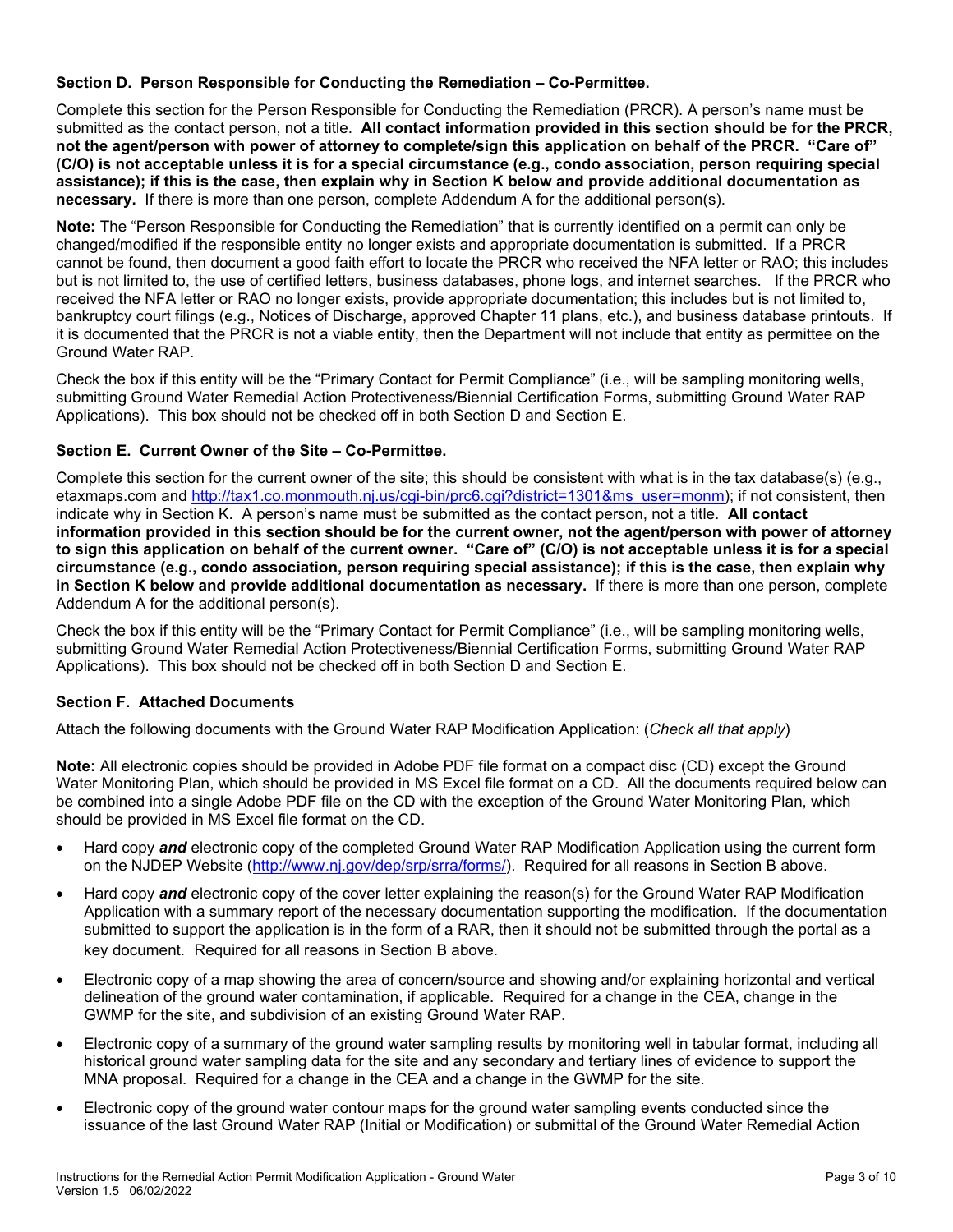Protectiveness/Biennial Certification Form (whichever is more recent), if applicable. Required for a change in the CEA and a change in the GWMP for the site.

- Electronic copy of a table summarizing the monitoring well construction details (below ground surface (bgs), not mean sea level) for all the monitoring wells at the site, if applicable. Required for a change in the CEA and a change in the GWMP for the site.
- Electronic copy of the field sampling sheets for the ground water sampling events conducted since the issuance of the last Ground Water RAP (Initial or Modification) or submittal of the Ground Water Remedial Action Protectiveness/Biennial Certification Form (whichever is more recent), if applicable. Required for a change in the CEA and a change in the GWMP for the site.
- Electronic copy of the laboratory data package for the ground water sampling events conducted since the issuance of the last Ground Water RAP (Initial or Modification) or submittal of the Ground Water Remedial Action Protectiveness/Biennial Certification Form (whichever is more recent), if applicable. Required for a change in the CEA and a change in the GWMP for the site.
- Electronic copy of the Classification Exception Area/Well Restriction Area (CEA/WRA) Fact Sheet Form, if applicable. Required for change in the CEA and subdivision of an existing Ground Water RAP.
- Electronic copy of the Ground Water Monitoring Plan, if applicable (in "MS Excel" file format). Required for a change in the GWMP for the site.
- Electronic copy of the Vapor Intrusion Long-Term Monitoring Plan and a scaled site map clearly identifying the building(s), if applicable. Required for a change in the Vapor Intrusion Long-Term Monitoring Plan for the site.
- Electronic copy of the OMM Plan for the vapor intrusion engineering control(s)/mitigation system(s) that are currently in place, if applicable. Required for a change in the OMM Plan for the vapor intrusion engineering control(s)/mitigation system(s) that are currently in place.
- Electronic copy of the OMM Plan for the Point of Entry Treatment (POET) water system(s) that are currently in place, if applicable. Required for a change in the OMM Plan for the POET water system(s) that are currently in place.
- Electronic copy of the completed Remediation Cost Review and RFS/FA Form with a detailed cost estimate, if applicable, and only indicate one of the following: if the **original** Financial Assurance mechanism (*hard copy*), including any Amendments, is attached to the Ground Water RAP Application; if the original Financial Assurance mechanism was already submitted to the NJDEP, including the date it was submitted; or if an electronic copy of the RFS mechanism is included if using an existing RFS mechanism as the Financial Assurance and the amendment to conform to the Financial Assurance format. Required if FA is required for the Ground Water RAP.
- Electronic copy of the homeowner or condominium association's annual budget that includes funds for the operation, maintenance, and monitoring of the engineering control(s) at the site, if applicable. Required if using a homeowner or condominium association's annual budget to cover OMM costs for the engineering control(s) at the site.

### **Section G. Monitoring, Maintenance and Evaluation Information**

Must be completed for all active/long-term ground water remediation.

- 1. Indicate if the ground water contamination has been horizontally delineated in all directions at the site. If "No", document this variance from N.J.A.C. 7.26E-4.3(a)4 in Section K below, including stating why the contamination was not horizontally delineated and how it is protective of human health and safety and of the environment, and attach all supporting documentation.
- 2. Indicate if the ground water contamination has been vertically delineated at the site. If "No", document this variance from N.J.A.C. 7.26E-4.3(a)4 in Section K below including stating why the contamination was not vertically delineated and how it is protective of human health and safety and of the environment, and attach all supporting documentation.
- 3. **Type of Remediation** Check either the box for Monitored Natural Attenuation (MNA) or Active Remediation to identify the type of remedial action implemented at the site. Please see the Monitored Natural Attenuation Technical Guidance located at [http://www.nj.gov/dep/srp/guidance/#mon\\_nat\\_atten](http://www.nj.gov/dep/srp/guidance/#mon_nat_atten) before completing this section.
	- a. If you checked MNA, complete questions i. through vii. underneath the check box for MNA as indicated below.
		- i. Indicate if there is a decreasing trend of contaminant concentrations in the ground water. If "Yes", document this issue in Section K below and attach any supporting documentation. If "No", provide the justification of the protectiveness of the remedy in Section K below. MNA effectiveness is determined principally by decreasing contaminant concentrations with time in conjunction with a stable or receding ground water contaminant plume.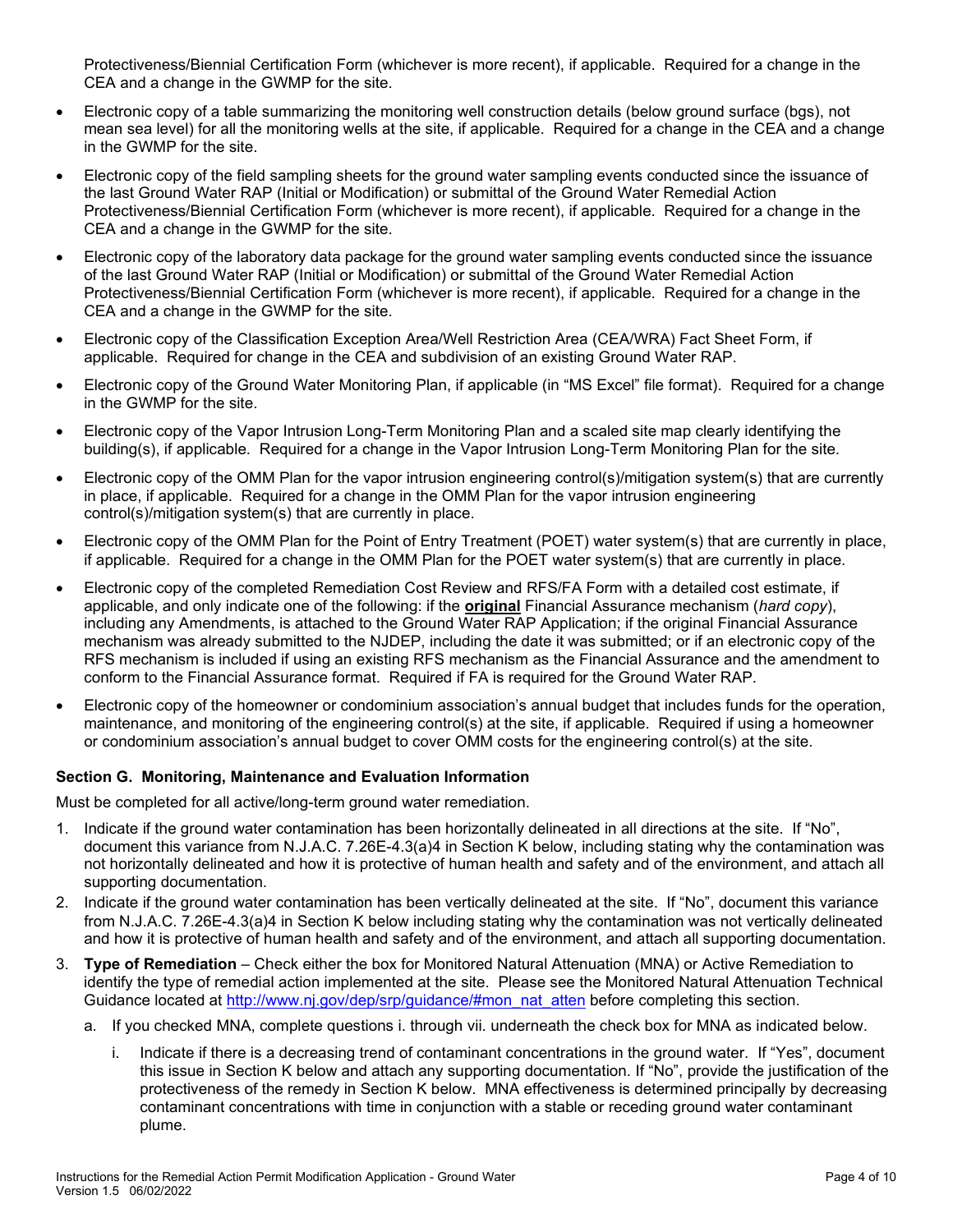- ii. Indicate if the *behavior* of the ground water contaminant plume is considered shrinking or stable. If "Yes", check off if the ground water contaminant plume is either shrinking or stable and document this issue in Section K below and attach any supporting documentation. If "No", provide the justification of the protectiveness of the remedy in Section K below. Evidence of a shrinking or stable ground water contaminant plume is required for MNA to be considered as an effective remedy.
- iii. Indicate if secondary lines of evidence have been collected throughout the ground water contaminant plume to support the MNA proposal for the site. If "Yes", document this issue in Section K below and attach any supporting documentation. Secondary lines of evidence are used to evaluate geochemical conditions to ensure they are supportive of natural attenuation.
- iv. Indicate if tertiary lines of evidence have been collected throughout the ground water contaminant plume to support the MNA proposal for the site. If "Yes", document this issue in Section K below and attach any supporting documentation. Tertiary lines of evidence involves microbiological and isotopic studies that can be used as additional lines of evidence to confirm natural attenuation.
- v. Indicate if the ground water plume is reaching the sentinel wells. All Ground Water RAPs are required to have a "clean" sentinel well for the monitoring of the fate and transport of the ground water plume. If "Yes", provide the justification of the protectiveness of the remedy in Section K below since the sentinel well(s) should be below the Ground Water Quality Standards (GWQS). If you are using an alternate method of justifying protectiveness that is not a sentinel monitoring well, check "Yes" above and describe in Section K below.
- vi. Indicate if all soil contamination in the unsaturated zone has been remediated to the applicable numeric Soil Remediation Standard for all area(s) of concern associated with this CEA. If "No", provide the justification of the protectiveness of the remedy in Section K below. Only answer Not Applicable (N/A) this question if soil contamination in the unsaturated zone was never present for the area(s) of concern associated with this CEA.
- vii. Indicate if all free and/or residual product in the unsaturated and saturated zones as determined pursuant to N.J.A.C. 7:26E-5.1(e) has been treated or removed for all area(s) of concern associated with this CEA. If "No", provide the justification of the protectiveness of the remedy in Section K below. Only answer Not Applicable (N/A) to this question if free and/or residual product in the unsaturated and saturated zones was never present for the area(s) of concern associated with this CEA.
- b. If you checked Active Remediation, indicate the type of remediation (e.g. Multiple Phase Extraction System, SVE/Air Sparging, Ozone Sparging, Pump & Treat, etc.). Also, complete questions i. through iv. underneath the check box for Active Remediation as indicated below:
	- i. Indicate if there is a decreasing trend of contaminant concentrations in the ground water. If "Yes", document this issue in Section K below and attach any supporting documentation. If "No", indicate if the ground water plume is considered stable and provide the justification of the protectiveness of the remedy in Section K below.A ground water plume is considered stable if the concentration trends remain the same over time and the sentinel well concentration remains below the GWQS. Evidence of a decreasing trend of contaminant concentrations in the ground water or a stable plume is required for Monitored Natural Attenuation to be considered as a remedy.
	- ii. Indicate if the ground water plume is reaching the sentinel wells. All Ground Water RAPs are required to have a "clean" sentinel well for the monitoring of the fate and transport of the ground water plume. If "Yes", provide the justification of the protectiveness of the remedy in Section K below since the sentinel well(s) should be below the GWQS. If you are using an alternate method of justifying protectiveness that is not a sentinel monitoring well, check "Yes" above and describe in Section K below.
	- iii. Indicate if the ground water remedial action is performing as designed. If "No", provide the justification of the protectiveness of the remedy in Section K below.
	- iv. Indicate the expected duration of the active remediation in years.
- 4. Indicate if a Technical Impracticability (TI) Determination has been submitted. If "Yes", document this issue in Section K below and attach any supporting documentation. Include any additional monitoring requirements in the Ground Water Monitoring Plan submitted for the site in accordance with Table 1, item 6 of the Technical Impracticability Guidance for Ground Water. The guidance document can be found at [https://www.nj.gov/dep/srp/guidance/#tech\\_impractibility.](https://www.nj.gov/dep/srp/guidance/#tech_impractibility)
- 5. Indicate if any ground water contamination has migrated onto the site/property from an off-site source since the Ground Water RAP was issued that was not previously reported and that is not being included in the Ground Water RAP. If "Yes", provide the communication center number that was received when called into the Hotline and provide a summary of the issue in Section K below.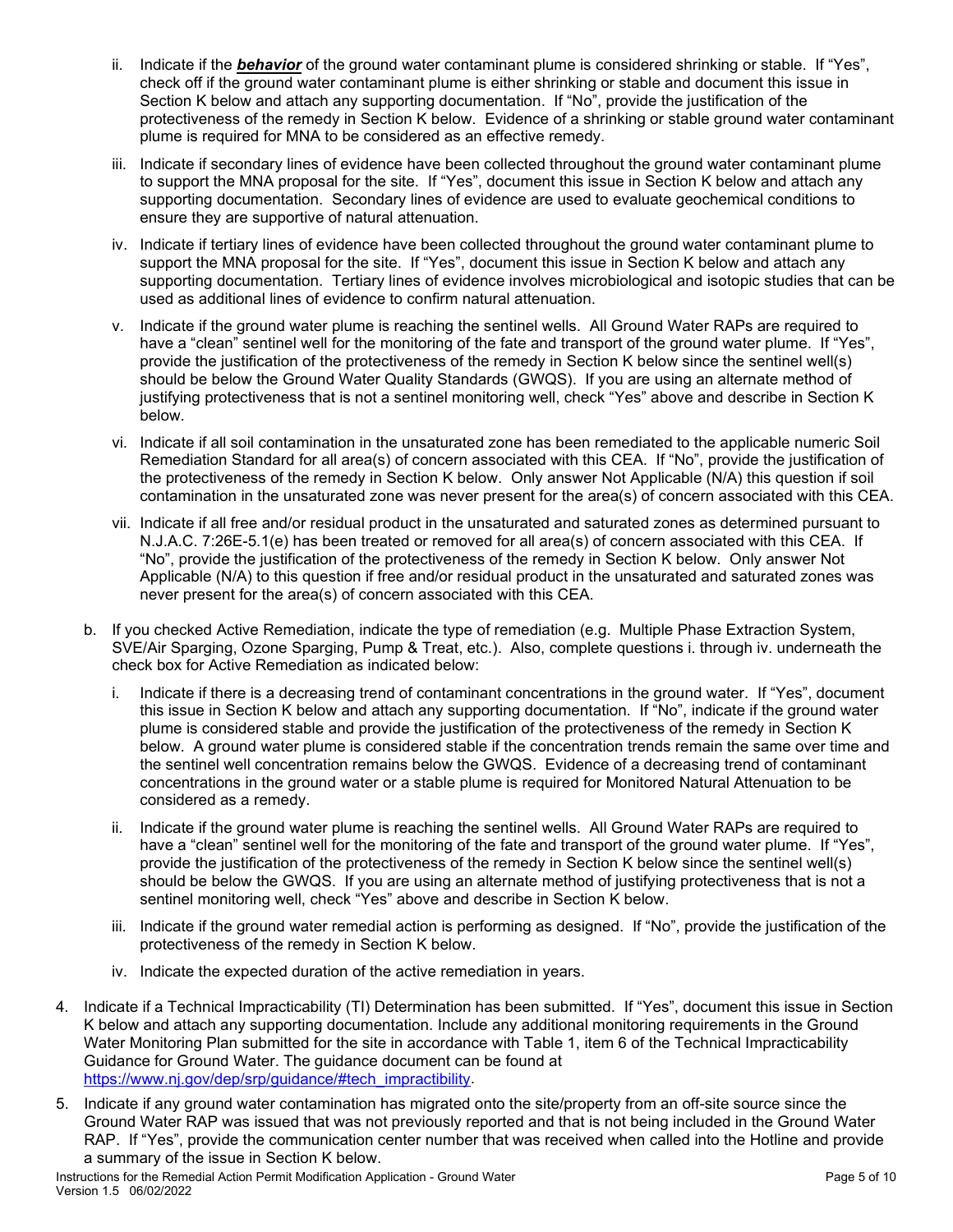6. Check the monitoring schedule that summarizes your monitoring proposal. This is not a schedule for submitting data to the NJDEP. All monitoring data shall be submitted once every two years with the *Remedial Action Protectiveness/ Biennial Certification Form – Ground Water*. Please see the following table from the Monitored Natural Attenuation Technical Guidance for the recommended monitoring well sampling frequency for a Monitored Natural Attenuation Ground Water RAP:

# **Table 4**

| <b>Situation</b> | <b>Performance Well</b><br><b>Sampling Frequency</b>                                            | <b>Sentinel Well</b><br><b>Sampling Frequency</b>                                                                                 | <b>Reporting</b><br><b>Schedule</b>                            |
|------------------|-------------------------------------------------------------------------------------------------|-----------------------------------------------------------------------------------------------------------------------------------|----------------------------------------------------------------|
| Permit issued    | Annual years 1-4 *                                                                              | $\frac{1}{2}$ travel time to nearest receptor<br>or annual, whichever is more<br>frequent                                         | With CEA Biennial<br>Certification                             |
| After 4 years    | Biennial years 5-8 *                                                                            | $\frac{1}{2}$ travel time to nearest receptor<br>or biennial, whichever is more<br>frequent                                       | With CEA Biennial<br>Certification                             |
| After 8 years    | <b>BTEX:</b> Every 8 years for the<br>remainder of the permit.                                  | $\frac{1}{2}$ travel time to nearest receptor<br>or the same frequency as the<br>performance wells, whichever is<br>more frequent | With next<br>scheduled CEA<br><b>Biennial</b><br>Certification |
|                  | <b>Contaminants other than BTEX</b><br>> 10X GWQS: every 4 years                                |                                                                                                                                   |                                                                |
|                  | <b>Contaminants other than BTEX</b><br>< 10X GWQS: every 8 years for<br>remainder of the permit |                                                                                                                                   |                                                                |

# **Recommended Monitoring Well Sampling Frequency**

**\* Progression through this sampling schedule is appropriate only if contaminant degradation is occurring as predicted during each monitoring event, and the remedy remains protective of receptors. If contaminant degradation is not occurring as predicted, the applicability of the MNA remedy must be revaluated in accordance with the MNA guidance.**

### **Section H. Financial Assurance**

1. Indicate if the remedial action includes a ground water or vapor intrusion engineering control. **"Engineering control"**  means any physical mechanism to contain or stabilize contamination or ensure the effectiveness of a Remedial Action. An engineering controls may include, without limitation, dike, trench, leachate collections system, absorbent socks, long term air sparging/soil vapor extraction, vapor mitigation systems/sub-slab depressurization systems, Point of Entry Treatment (POET) water systems, and ground water containment system including, without limitation, a slurry wall, grout jet walls, sheet pilings, or an active ground water pump and treatment system.

If the proposed ground water remedial action **does not** include an engineering control, then FA is not required for the permit, skip the rest of this section and go to the next section.

2. If the proposed ground water remedial action includes an engineering control, **FA must be obtained prior to filing this application** (unless all permittees are exempt pursuant to N.J.A.C. 7:26C-7.10(c) or if existing RFS is being used as FA).

The Administrative Requirements for the Remediation of Contaminated Sites, specifically N.J.A.C. 7:26C-10(c), defines certain entities that are exempt from filing FA. Check all that qualifies you to be exempted. If you are exempt skip the rest of this section and go to the next section.

In the event that more than one permittee is required to establish FA and one or more of the permittees is exempt from this requirement, the non-exempt permittee(s) shall establish the full amount of the FA required.

Refer to N.J.A.C. 7:26C-5 for the FA requirements [http://www.nj.gov/dep/srp/regs/arrcs/index.html.](http://www.nj.gov/dep/srp/regs/arrcs/index.html)

3. Indicate whether the current owner of the site is either a homeowner association or a condominium association by including "X" in the appropriate box. If a homeowner association or a condominium association is identified in Section E of this Permit Application, an electronic copy of the association's annual budget that includes funds for the operation, monitoring, and maintenance of the engineering control(s) at the site should be attached as indicated in Section F above; skip the rest of this section and go to the next section. If the association identified in Section E of this RAP Application is ever unable to meet this requirement, then the person responsible for conducting the remediation is required to establish the FA for the permit if they are not exempt pursuant to N.J.A.C. 7:26C-7.10(c).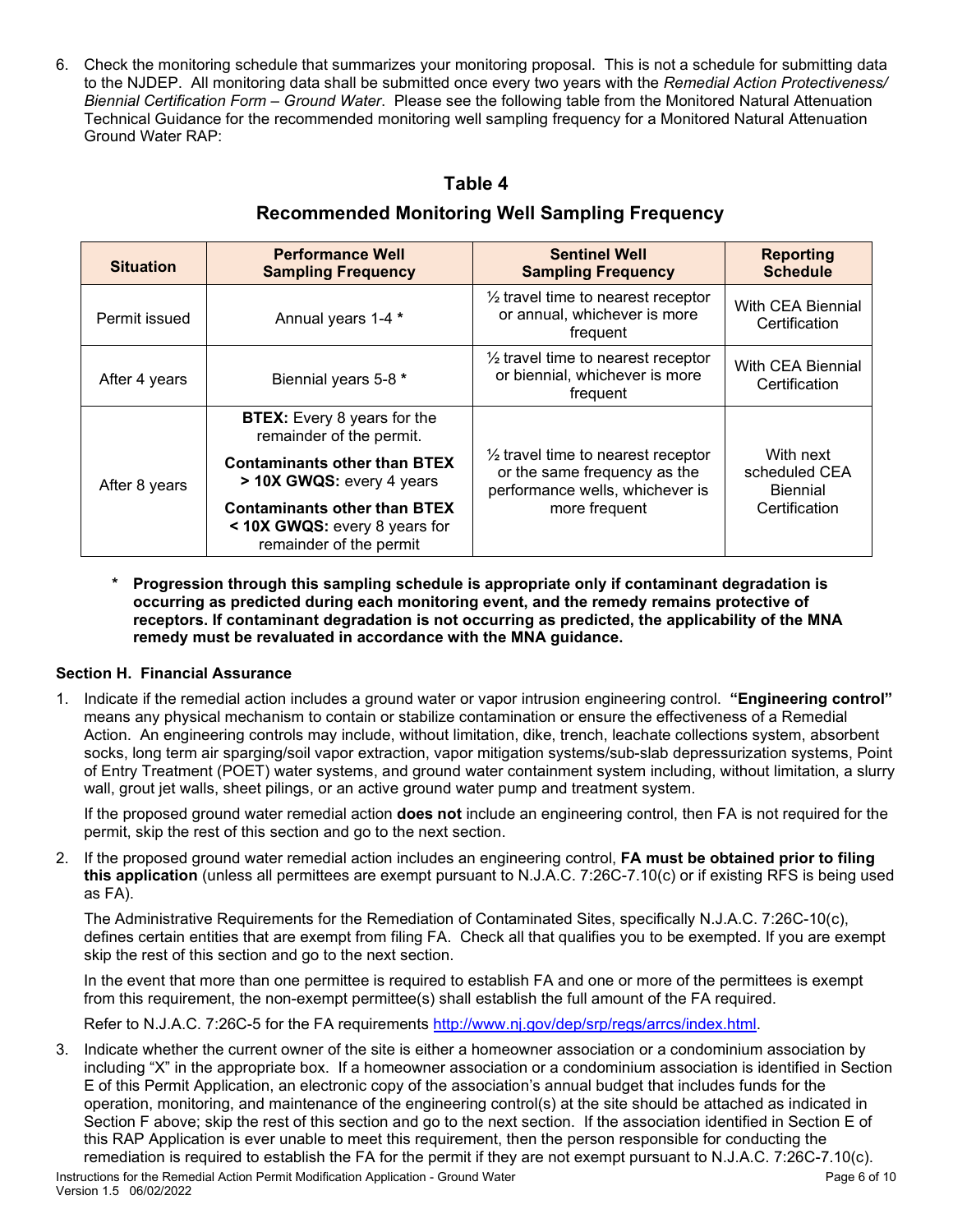- 4. Include a cost estimate for the operation, maintenance, and monitoring of the engineering control(s) at the site. The amount of funds to operate, maintain, and monitor the engineering control(s) at the site for as long as the control(s) are needed, up to thirty (30) years (minimum of \$30,000 for a 30-year time frame) should be determined. Guidance for acceptable cost estimates can be found in the Remedial Action Permit Guidance Document at [http://www.nj.gov/dep/srp/guidance/index.html#rap\\_gw.](http://www.nj.gov/dep/srp/guidance/index.html#rap_gw)
- 5. Indicate if permittee(s) and/or co-permittee(s) are using an existing RFS mechanism as the FA for the site. If you are, indicate if ALL THREE of the following criteria have been met:
	- a. The amount of funds needed to operate, maintain, and monitor the engineering control(s) at the site for the duration of the CEA or for 30 years (minimum of \$30,000 for a 30-year time frame) if the duration of the CEA is indeterminant.
	- b. The amount of the funds in the RFS is equal to the amount of the funds required to be posted for RFS and FA.
	- c. The RFS is NOT in the form of a self-guarantee. If the RFS is in the form of a self-guarantee, you cannot use the existing RFS, but must obtain a separate financial mechanism for FA.

Provide the full amount of the current Remediation Funding Source.

6. Enter the full dollar amount established as the FA. The amount posted can differ from the estimated cost if net present value calculations are used. As indicated in Section F above, an electronic copy of a completed Remediation Cost Review and RFS/FA form which describes how the LSRP estimated the amount of the FA along with the RAP Application should be attached as. This form can be found at [http://www.nj.gov/dep/srp/srra/forms.](http://www.nj.gov/dep/srp/srra/forms) Also, please provide one of the following as indicated in Section F above: attach the **original** Financial Assurance mechanism (hard copy), including any Amendments, to the Ground Water RAP Application; the date the original Financial Assurance mechanism was submitted to the NJDEP; or an electronic copy of the existing RFS mechanism that is being used as the Financial Assurance and the amendment to conform to the Financial Assurance format.

If you are using an existing RFS as FA and had previously submitted the Remediation Cost Review and RFS/FA form in order to adjust the amount of the RFS so that it is equal to the FA, you may submit a copy of that form with the permit application.

**Note:** If there is a change in the FA the NJDEP will not authorize the release of an existing FA instrument until a new FA instrument is established and in place.

- 7. Identify the FA Mechanism used as one or any combination of the following: a Remediation Trust Fund, an Environmental Insurance Policy, a Line of Credit, Surety Bond, or a Letter of Credit in accordance with N.J.A.C. 7:26C-5. Be advised that although self-guarantee is acceptable as RFS, it is not acceptable as a FA mechanism.
- 8. Provide the name, address, and phone number of the contact person at the financial institution for the FA.

### **Section I. Land Use** *(for overlying CEA)*

- 1. Check all that apply to indicate the current land use(s) for the site where the discharge originated.
- 2. Check all that apply to indicate the off-site land use(s) within the aerial extent of the CEA.

### **Section J. Affected Receptor Summary**

1. Indicate if there are any buildings with an Indeterminate Vapor Intrusion Pathway status. If "Yes", document this issue in Section K below and attach any supporting documentation. Please see the Vapor Intrusion Technical Guidance Document [\(http://www.nj.gov/dep/srp/guidance/index.html#vi\)](http://www.nj.gov/dep/srp/guidance/index.html#vi) for the definition of an Indeterminate Vapor Intrusion Pathway status.

**Note:** Sub-slab soil gas sampling is required to be conducted in accordance with the Department's Vapor Intrusion Technical Guidance document to remove an Indeterminate Vapor Intrusion Pathway Status for any building(s) from the Ground Water RAP; the sub-slab soil gas sampling results should be attached to this application or justification provided for the deviation of this sub-slab soil gas sampling requirement in Section K below, if applicable.

2. Indicate if there is soil gas contamination above the Soil Gas Screening Levels (SGSLs) beneath any buildings that require long-term monitoring. If "Yes", document this issue in Section K below, and attach an electronic copy of the Vapor Intrusion Long-Term Monitoring Plan and a scaled site map clearly identifying the building(s), and indicate this in Section F above. Please see the following table from the Vapor Intrusion Technical Guidance for the recommended long-term vapor intrusion monitoring/sampling plan for a Ground Water RAP with soil gas contamination remaining above the SGSLs beneath a building(s):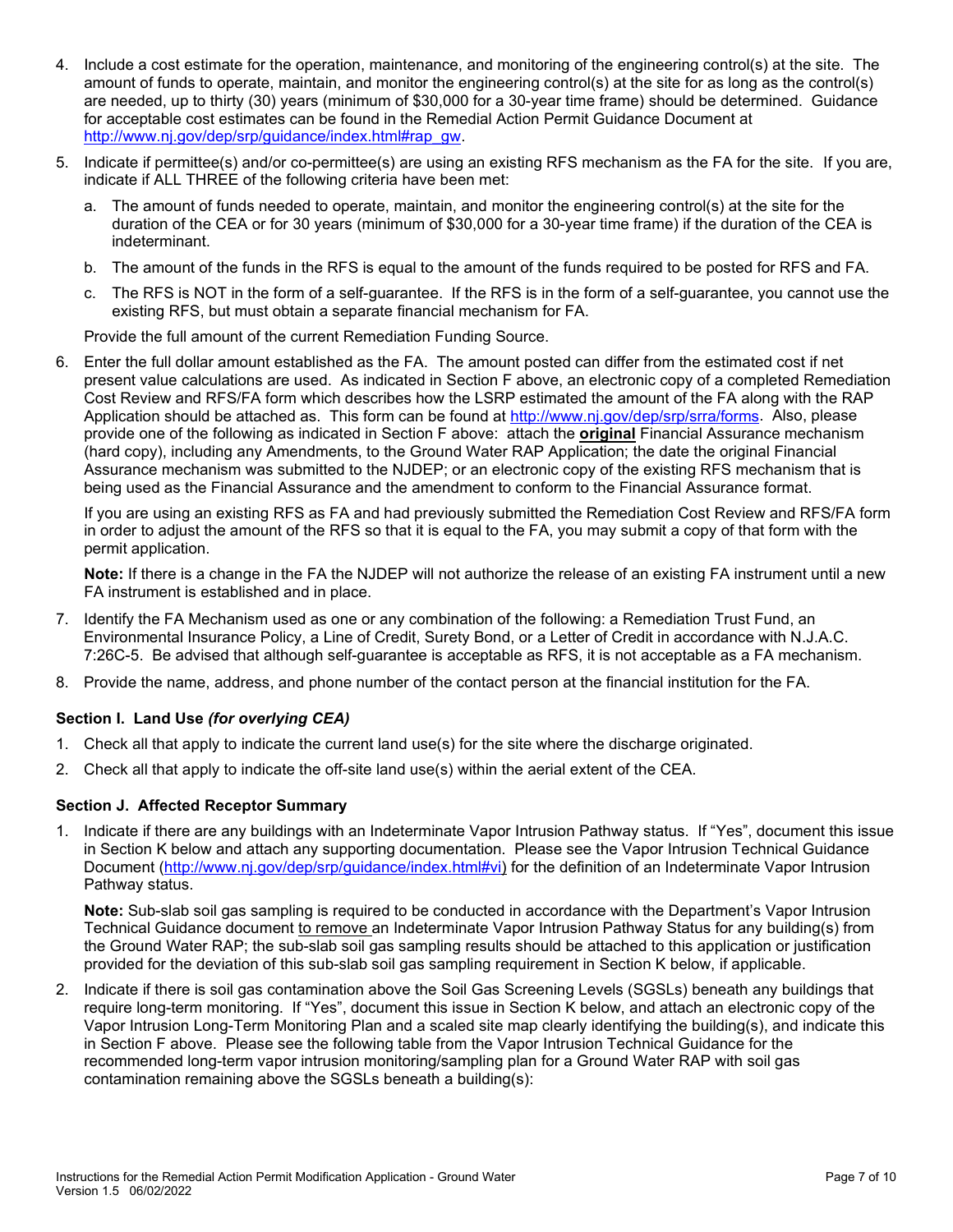# **Table 6-2**

## **Long-Term Monitoring Sampling Designs**

| SSSG >10X NJDEP SGSL                               | SSSG > NJDEP SGSL and <10X NJDEP SGSL    |
|----------------------------------------------------|------------------------------------------|
| First through fifth year Long-Term Monitoring:     | First year Long-Term Monitoring:         |
| 1. Annual inspection of building.                  | 1. Annual inspection of building         |
| 2. Annual sampling of IA in heating season*        | 2. Sampling of IA during heating season* |
| Sixth year Long-Term Monitoring & beyond:          | After first year Long-Term Monitoring:   |
| 1. Annual inspection of building                   | 1. Annual inspections of building        |
| 2. Sampling IA every five years in heating season* | 2. Sampling of IA every five years*      |

\* *Heating season is from November 1 to March 31 (winter).*

**Note:** Sub-slab soil gas sampling is required to be conducted in accordance with the Department's Vapor Intrusion Technical Guidance document to remove any long-term vapor intrusion monitoring from any building(s) from the Ground Water RAP; the sub-slab soil gas sampling results should be attached to this application or justification provided for the deviation of this sub-slab soil gas sampling requirement in Section K below, if applicable.

3. Indicate if any vapor intrusion engineering controls/mitigation systems are currently installed at any buildings as a result of this ground water contamination.

If "Yes," indicate the type of vapor intrusion engineering control/mitigation system installed and attach an electronic copy of the OMM Plan for the vapor intrusion engineering control(s)/mitigation system(s) and indicate this in Section F above. The OMM Plan should identify the building(s) and/or structure(s) and vapor intrusion engineering control(s)/mitigation system(s) that are in place (e.g., active or passive), including the address and block and lot of each impacted property. Refer to *Table 6-1 Vapor Mitigation Verification and M&M Criteria* from the Vapor Intrusion Technical Guidance for the recommended long-term vapor intrusion monitoring/sampling plan for a Ground Water RAP with a vapor mitigation system(s) in place. The Vapor Intrusion Technical Guidance Document is available at http://www.nj.gov/dep/srp/guidance/index.html#vi.

**Note:** Sub-slab soil gas and indoor air sampling is required to be conducted in accordance with the Department's Vapor Intrusion Technical Guidance document to remove any vapor intrusion engineering control(s)/mitigation system(s) installed at a building(s) from the Ground Water RAP; the sub-slab soil gas and indoor air sampling results should be attached to this application or justification provided for the deviation of this sub-slab soil gas and indoor air sampling requirement in Section K below, if applicable.

4. Indicate if any POET water systems are currently installed at any buildings as a result of this ground water contamination. If "Yes", attach an electronic copy of the OMM Plan for the POET water system(s) that are in place and indicate this in Section F above. The OMM Plan should provide the address and lot and block of each property with a POET water system in place. The sampling of the POET water system(s) should be included in the Ground Water Monitoring Plan for the site.

**Note:** Potable well sampling is required to be conducted to remove any POET water system(s) for a potable well(s) from the Ground Water RAP; the potable well sampling results should be attached to this application or justification provided for the deviation of this potable well sampling requirement in Section K below, if applicable.

5. Indicate if any potable wells that do not have a POET water system are currently being sampled regularly as a result of this ground water contamination. If "Yes", include these potable wells in the Ground Water Monitoring Plan for the site.

### **Section K. Other Information Provided**

List any other pertinent information to support the Ground Water RAP Modification Application, including any other Soil or Ground Water RAPs applied for or obtained. This section can also be used for professional judgement justification, compliance averaging, variances from rules/guidance, etc.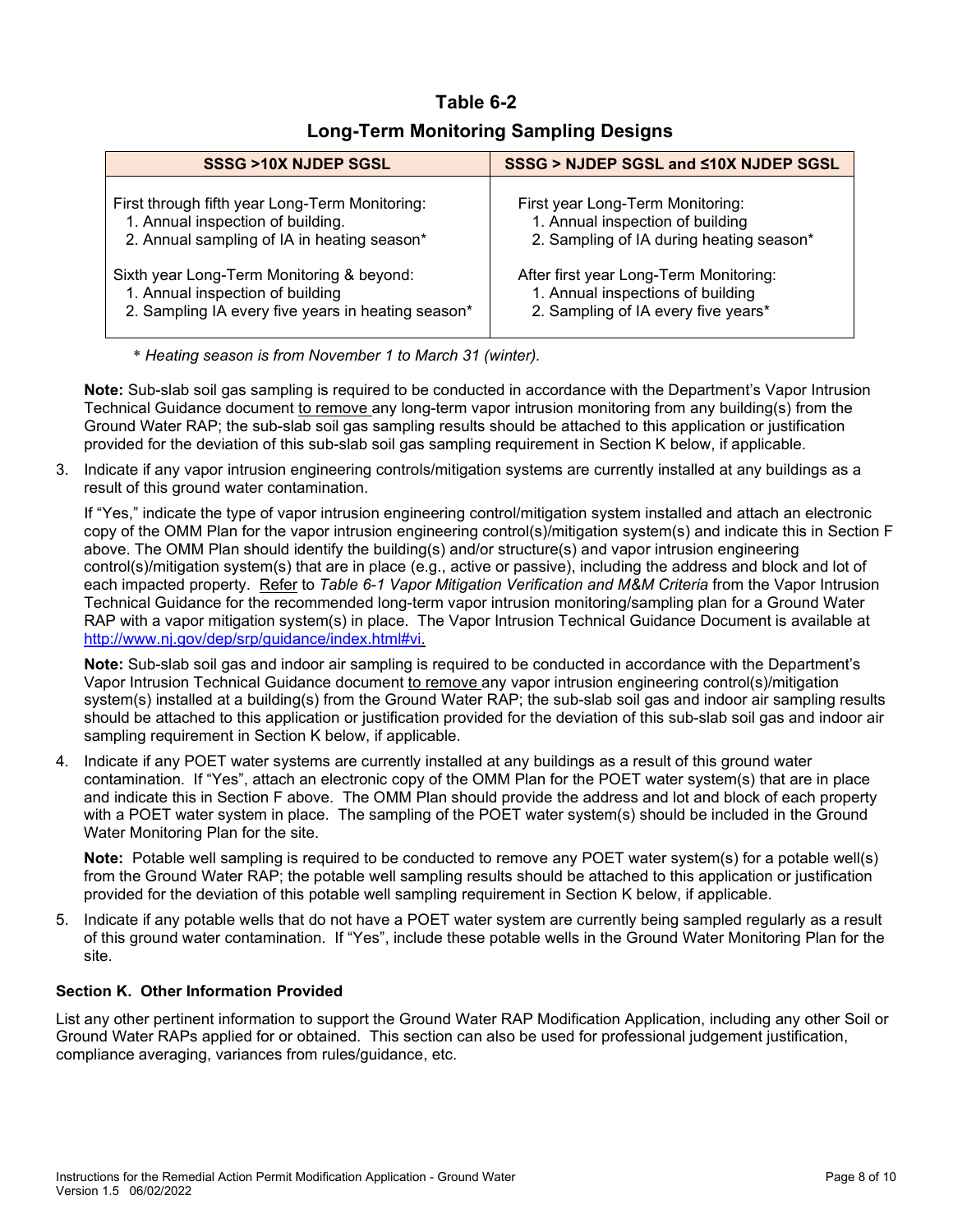### **Section L. Person Responsible for Conducting the Remediation Information and Certification**

The certification in this section shall be signed and dated by the person responsible for conducting the remediation. The certification in this section shall *not* be signed by the LSRP or law firm hired to assist the owner or operator with their compliance obligations. The certification required in this section shall be executed as follows:

- 1. For a corporation or limited liability company, by a principal executive officer of at least the level of vice president; or
- 2. For a partnership or sole proprietorship, by a general partner or the proprietor, respectively; or
- 3. For a municipality, state, Federal or other public agency, by either a principal executive officer or ranking elected official; or
- 4. By a duly authorized representative of the corporation, partnership, sole proprietorship, municipality, state or Federal or other public agency, as applicable. A person is deemed to be a duly authorized representative if the person is authorized in writing by an individual described in 1, 2 or 3 above and the authorization meets the following criteria:
	- i. The authorization specifies either an individual or a position having responsibility for the overall operation of the industrial establishment or activity, such as the position of plant manager, or a superintendent or person of equivalent responsibility (a duly authorized representative may thus be either a named individual or any individual occupying a named position);
	- ii. The written authorization is submitted to the NJDEP along with the certification; and
	- iii. If an authorization is no longer accurate because a different individual or position has responsibility for the overall operation of the industrial establishment or activity, a new authorization satisfying the requirements of this section shall be submitted to the NJDEP prior to or together with any reports, information, or applications to be signed by an authorized representative.
- Provide the full legal name of the person responsible for conducting the remediation;
- Provide the full name of the representative of the person responsible for conducting the remediation, pursuant to N.J.A.C. 7:26C-1. Enter "Same" if the representative is the same person as the person responsible for conducting the remediation;
- Provide the title of the representative of the person responsible for conducting the remediation;
- Provide the telephone number, extension number, and fax number of the representative of the person responsible for conducting the remediation;
- Provide the mailing address, including the city/town, state, and zip code of the representative of the person responsible for conducting the remediation;
- Provide the email address of the representative of the person responsible for conducting the remediation;
- The representative for the person responsible for conducting the remediation shall provide:
	- $\div$  His/her signature where indicated:
	- His/her name and title (i.e., President, CEO); and
	- $\div$  The date when the signing occurred.

**Note:** There may be circumstances where the person responsible for conducting the remediation signature cannot be obtained. In these situations, a copy of the completed permit application excluding the person responsible for conducting the remediation signature should be provided to the person responsible for conducting the remediation. To document that the person responsible for conducting the remediation was provided a copy of the permit application, a copy of the letter transmitting the permit application needs to be included with the application submitted to the NJDEP.

### **Section M. Current Owner of the Site Information and Certification**

The certification in this section shall be signed and dated by the person who owns the property. The certification in this section shall **not** be signed by the LSRP or law firm hired to assist the owner or operator with their compliance obligations. The certification required in this section shall be executed as follows:

- 1. For a corporation or limited liability company, by a principal executive officer of at least the level of vice president; or
- 2. For a partnership or sole proprietorship, by a general partner or the proprietor, respectively; or
- 3. For a municipality, state, Federal or other public agency, by either a principal executive officer or ranking elected official; or